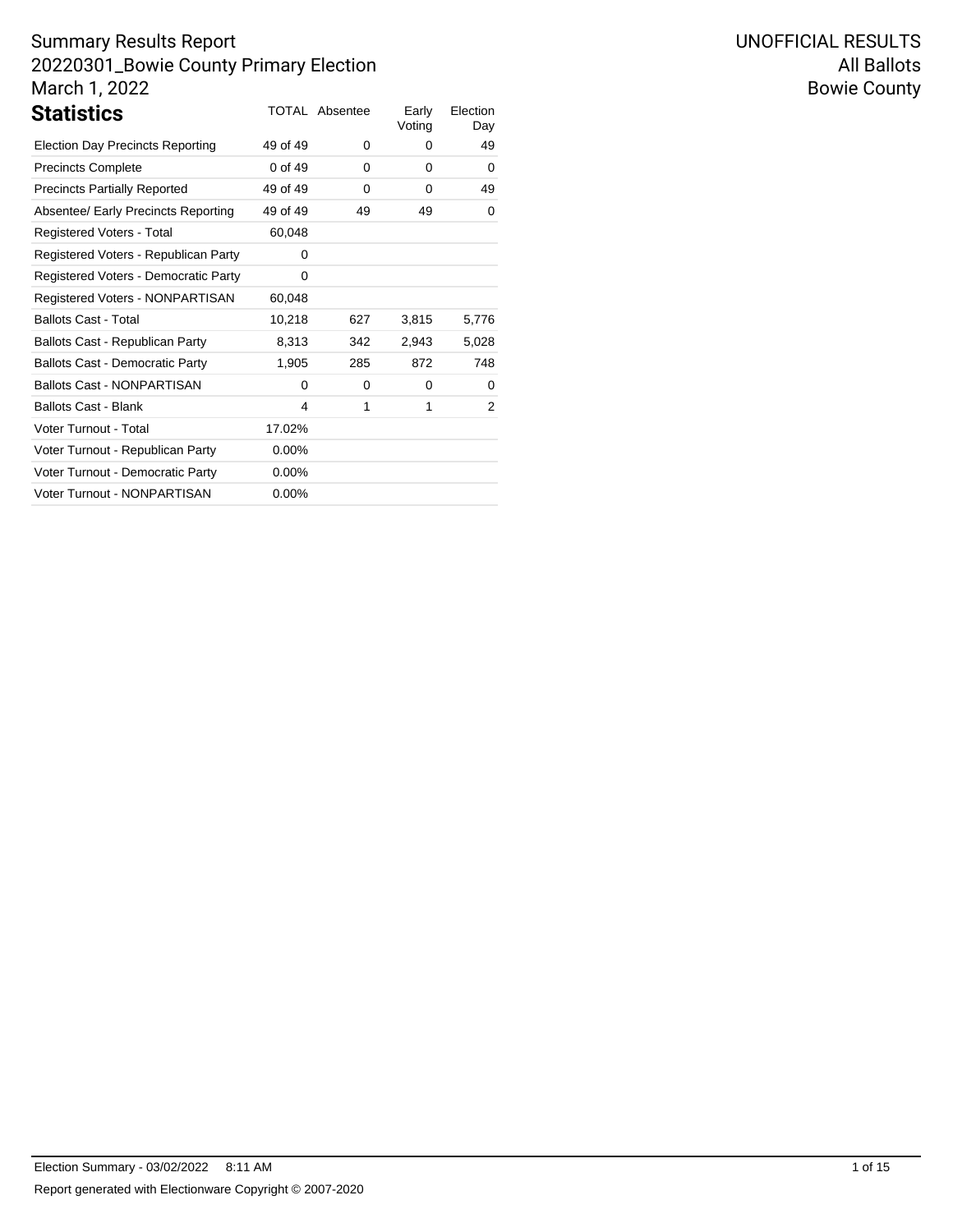# **REP US Representative, Dist 1**

|  | Vote For 1 |  |  |  |
|--|------------|--|--|--|
|--|------------|--|--|--|

|                       |       | TOTAL Absentee | Early<br>Voting | Election<br>Day |
|-----------------------|-------|----------------|-----------------|-----------------|
| Aditya "A.D." Atholi  | 467   | 16             | 159             | 292             |
| Nathaniel Moran       | 2,885 | 134            | 1,070           | 1,681           |
| Joe McDaniel          | 2,057 | 71             | 731             | 1,255           |
| John Porro            | 301   | 6              | 86              | 209             |
| Total Votes Cast      | 5,710 | 227            | 2,046           | 3,437           |
| Overvotes             | 0     | 0              | 0               | 0               |
| Undervotes            | 1,345 | 66             | 429             | 850             |
| <b>Contest Totals</b> | 7,055 | 293            | 2,475           | 4.287           |

## **REP US Representative, Dist 4**

Vote For 1

|                         |       | TOTAL Absentee | Early<br>Voting | Election<br>Day |
|-------------------------|-------|----------------|-----------------|-----------------|
| Pat Fallon              | 827   | 39             | 323             | 465             |
| John E. Harper          | 124   | 4              | 50              | 70              |
| Dan Thomas              | 170   | 3              | 50              | 117             |
| <b>Total Votes Cast</b> | 1,121 | 46             | 423             | 652             |
| Overvotes               | 0     | 0              | 0               | 0               |
| Undervotes              | 137   | 3              | 45              | 89              |
| <b>Contest Totals</b>   | 1,258 | 49             | 468             | 741             |

#### **REP Governor**

|                         |       | TOTAL Absentee | Early<br>Voting | Election<br>Day |
|-------------------------|-------|----------------|-----------------|-----------------|
| Danny Harrison          | 37    | 1              | 11              | 25              |
| Kandy Kaye Horn         | 44    | 3              | 16              | 25              |
| Allen B. West           | 1,016 | 18             | 311             | 687             |
| Greg Abbott             | 6,078 | 280            | 2,241           | 3,557           |
| Don Huffines            | 549   | 31             | 169             | 349             |
| <b>Chad Prather</b>     | 311   | 3              | 85              | 223             |
| Paul Belew              | 17    | 1              | 7               | 9               |
| <b>Rick Perry</b>       | 176   | 5              | 73              | 98              |
| <b>Total Votes Cast</b> | 8,228 | 342            | 2,913           | 4,973           |
| Overvotes               | 1     | 0              | $\Omega$        | 1               |
| <b>Undervotes</b>       | 84    | 0              | 30              | 54              |
| <b>Contest Totals</b>   | 8,313 | 342            | 2,943           | 5,028           |
|                         |       |                |                 |                 |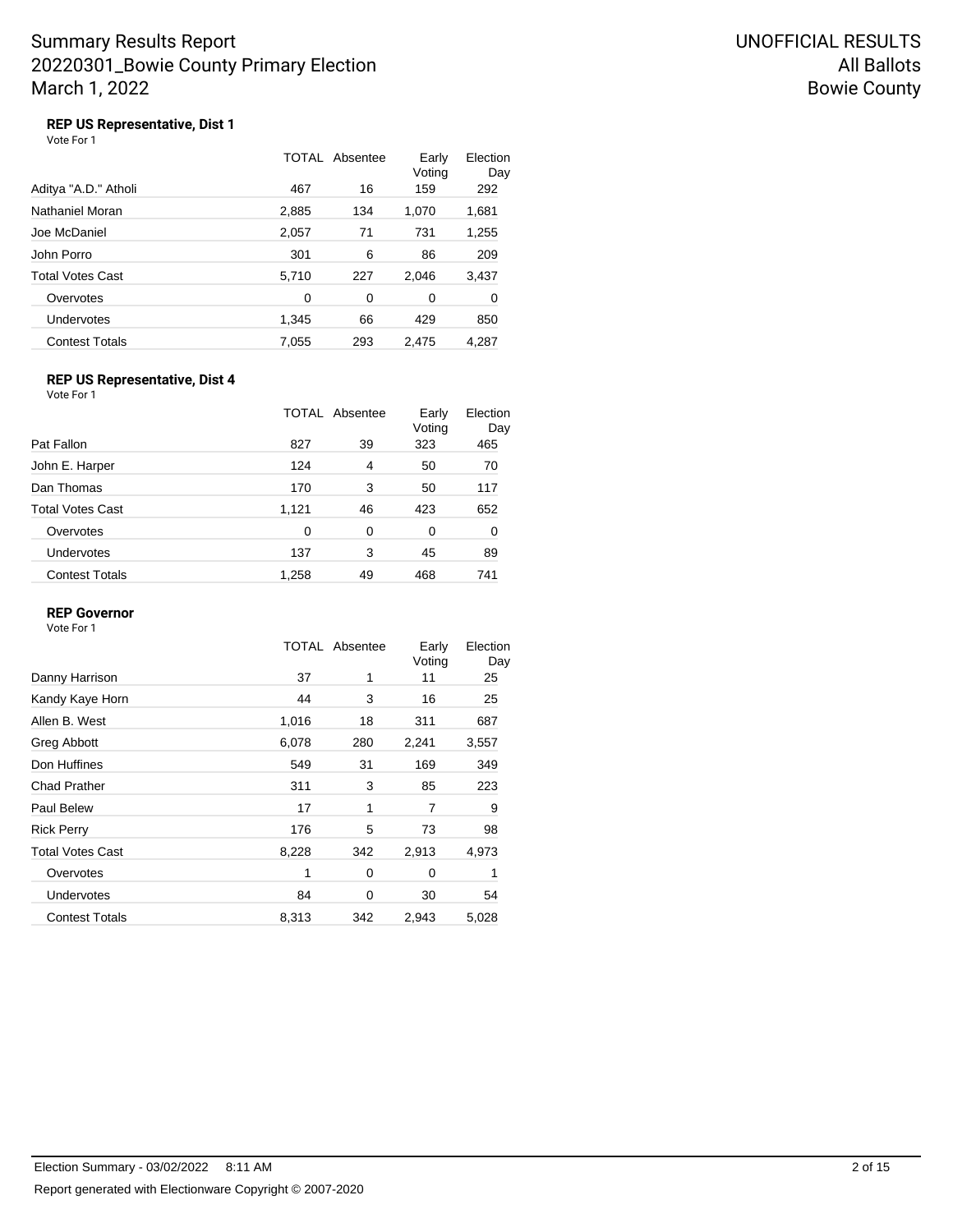## **REP Lieutenant Governor**

Vote For 1

|                       |       | <b>TOTAL Absentee</b> | Early<br>Voting | Election<br>Day |
|-----------------------|-------|-----------------------|-----------------|-----------------|
| Dan Patrick           | 5,768 | 262                   | 2,123           | 3,383           |
| Daniel Miller         | 623   | 15                    | 191             | 417             |
| Zach Vance            | 224   | 5                     | 79              | 140             |
| Aaron Sorrells        | 319   | 6                     | 92              | 221             |
| Todd M. Bullis        | 113   | 2                     | 45              | 66              |
| Trayce Bradford       | 412   | 18                    | 151             | 243             |
| Total Votes Cast      | 7,459 | 308                   | 2,681           | 4,470           |
| Overvotes             | 0     | 0                     | 0               | 0               |
| Undervotes            | 854   | 34                    | 262             | 558             |
| <b>Contest Totals</b> | 8.313 | 342                   | 2.943           | 5,028           |

### **REP Attorney General**

Vote For 1

|                         |       | TOTAL Absentee | Early<br>Voting | Election<br>Day |
|-------------------------|-------|----------------|-----------------|-----------------|
| Louie Gohmert           | 2,171 | 76             | 716             | 1,379           |
| Ken Paxton              | 3,368 | 133            | 1,225           | 2,010           |
| Eva Guzman              | 750   | 51             | 324             | 375             |
| George P. Bush          | 1,532 | 71             | 513             | 948             |
| <b>Total Votes Cast</b> | 7,821 | 331            | 2,778           | 4,712           |
| Overvotes               | 3     | 0              | 0               | 3               |
| Undervotes              | 489   | 11             | 165             | 313             |
| <b>Contest Totals</b>   | 8,313 | 342            | 2,943           | 5,028           |

### **REP Comptroller of Public Accounts**

| Vote For 1 |  |  |
|------------|--|--|
|            |  |  |

|                         |          | TOTAL Absentee | Early<br>Voting | Election<br>Day |
|-------------------------|----------|----------------|-----------------|-----------------|
| Glenn Hegar             | 5,136    | 220            | 1,842           | 3,074           |
| Mark V. Goloby          | 1,057    | 31             | 351             | 675             |
| <b>Total Votes Cast</b> | 6,193    | 251            | 2,193           | 3,749           |
| Overvotes               | $\Omega$ | 0              | 0               | 0               |
| Undervotes              | 2,120    | 91             | 750             | 1,279           |
| <b>Contest Totals</b>   | 8,313    | 342            | 2.943           | 5.028           |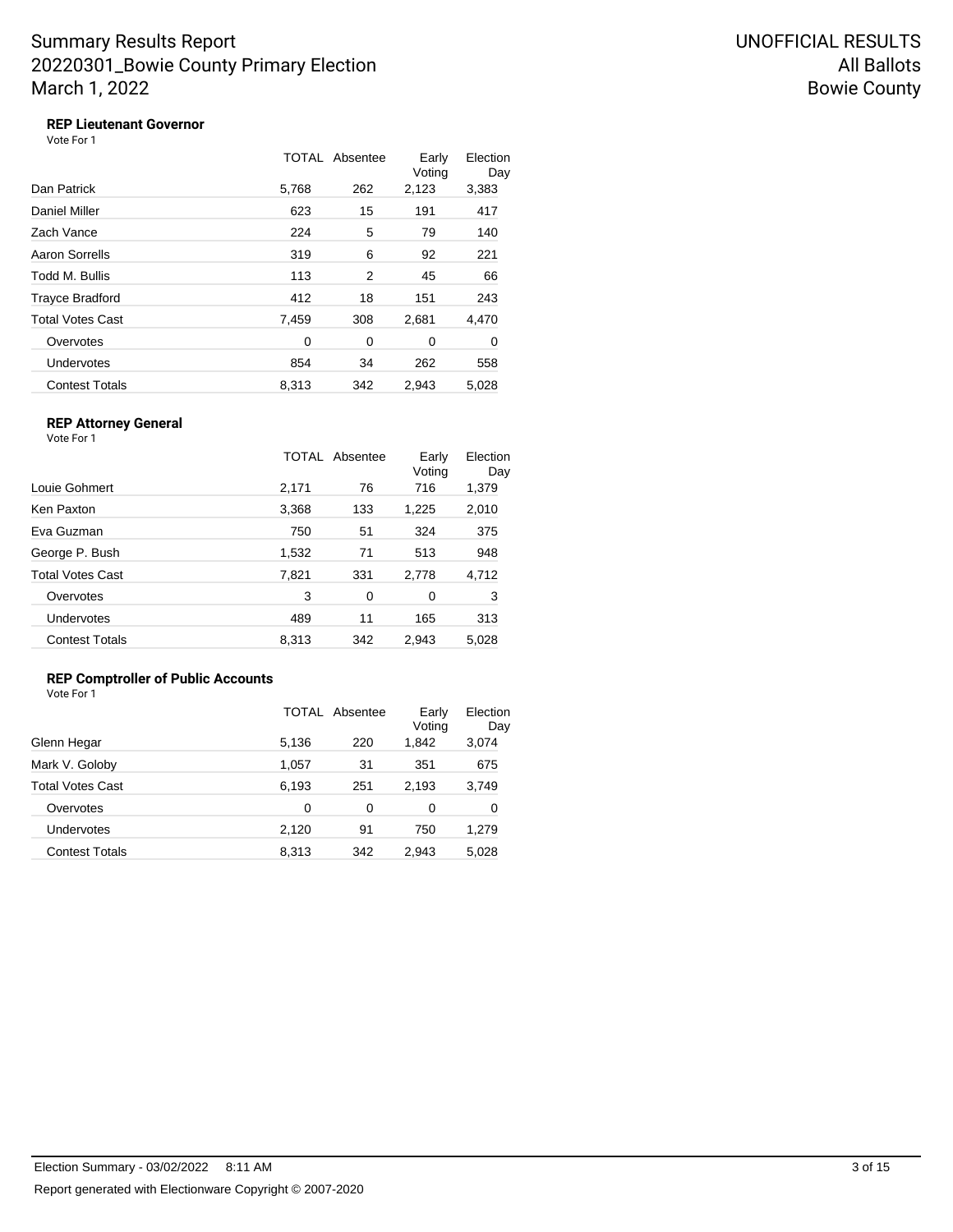# **REP Comm General Land Office**

|                         |       | TOTAL Absentee | Early<br>Voting | Election<br>Day |
|-------------------------|-------|----------------|-----------------|-----------------|
| Victor Avila            | 676   | 39             | 233             | 404             |
| Dawn Buckingham         | 2,235 | 100            | 809             | 1,326           |
| Weston Martinez         | 282   | 9              | 100             | 173             |
| Don W. Minton           | 1,333 | 49             | 470             | 814             |
| Jon Spiers              | 612   | 23             | 200             | 389             |
| Tim Westley             | 645   | 15             | 238             | 392             |
| Ben Armenta             | 88    | 3              | 34              | 51              |
| Rufus Lopez             | 167   | 1              | 71              | 95              |
| <b>Total Votes Cast</b> | 6,038 | 239            | 2,155           | 3,644           |
| Overvotes               | 2     | 0              | 0               | 2               |
| Undervotes              | 2,273 | 103            | 788             | 1,382           |
| <b>Contest Totals</b>   | 8,313 | 342            | 2,943           | 5,028           |

#### **REP Commissioner of Agriculture** Vote For 1

|                         |       | TOTAL Absentee | Early<br>Voting | Election<br>Day |
|-------------------------|-------|----------------|-----------------|-----------------|
| Carey A. Counsil        | 603   | 21             | 229             | 353             |
| Sid Miller              | 4,040 | 158            | 1,408           | 2,474           |
| James White             | 1,775 | 74             | 645             | 1,056           |
| <b>Total Votes Cast</b> | 6,418 | 253            | 2,282           | 3,883           |
| Overvotes               | 1     | 0              | 0               | 1               |
| Undervotes              | 1,894 | 89             | 661             | 1,144           |
| <b>Contest Totals</b>   | 8,313 | 342            | 2,943           | 5,028           |

#### **REP Railroad Commissioner**

Vote For 1

|                        |       | <b>TOTAL Absentee</b> | Early<br>Voting | Election<br>Day |
|------------------------|-------|-----------------------|-----------------|-----------------|
| Wayne Christian        | 3,176 | 152                   | 1,126           | 1,898           |
| Tom Slocum Jr          | 787   | 16                    | 281             | 490             |
| Dawayne Tipton         | 717   | 29                    | 271             | 417             |
| Marvin "Sarge" Summers | 778   | 29                    | 244             | 505             |
| Sarah Stogner          | 704   | 18                    | 288             | 398             |
| Total Votes Cast       | 6,162 | 244                   | 2,210           | 3,708           |
| Overvotes              | 1     | 0                     | 0               |                 |
| Undervotes             | 2,150 | 98                    | 733             | 1,319           |
| <b>Contest Totals</b>  | 8,313 | 342                   | 2,943           | 5,028           |
|                        |       |                       |                 |                 |

#### **REP Justice, Supreme Court, Pl 3** Vote For 1

|                         |       | TOTAL Absentee | Early<br>Voting | Election<br>Day |
|-------------------------|-------|----------------|-----------------|-----------------|
| Debra Lehrmann          | 5,668 | 243            | 2,005           | 3,420           |
| <b>Total Votes Cast</b> | 5,668 | 243            | 2.005           | 3,420           |
| Overvotes               | 0     | 0              | 0               | 0               |
| Undervotes              | 2.645 | 99             | 938             | 1,608           |
| <b>Contest Totals</b>   | 8,313 | 342            | 2.943           | 5,028           |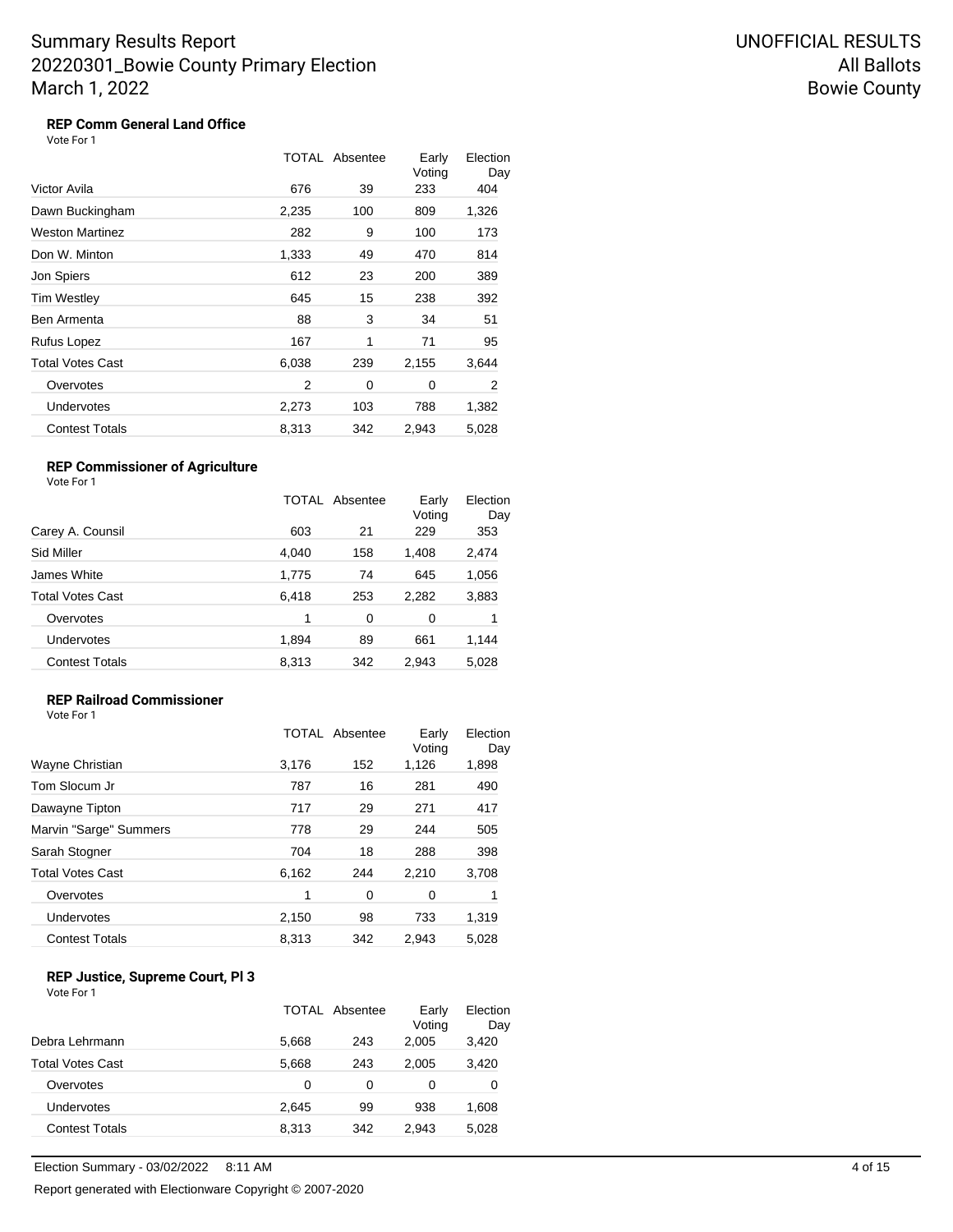## **REP Justice, Supreme Court, Pl 5**

| Vote For 1 |  |
|------------|--|
|------------|--|

|                       |       | TOTAL Absentee | Early<br>Voting | Election<br>Day |
|-----------------------|-------|----------------|-----------------|-----------------|
| Rebeca Huddle         | 5.743 | 248            | 2.016           | 3,479           |
| Total Votes Cast      | 5.743 | 248            | 2.016           | 3,479           |
| Overvotes             | 0     | 0              | 0               | 0               |
| Undervotes            | 2,570 | 94             | 927             | 1,549           |
| <b>Contest Totals</b> | 8.313 | 342            | 2.943           | 5.028           |

### **REP Justice, Supreme Court, Pl 9**

Vote For 1

|                       |       | TOTAL Absentee | Early<br>Voting | Election<br>Day |
|-----------------------|-------|----------------|-----------------|-----------------|
| Evan Young            | 4,029 | 168            | 1,441           | 2,420           |
| David J. Schenck      | 1,838 | 61             | 655             | 1,122           |
| Total Votes Cast      | 5,867 | 229            | 2.096           | 3,542           |
| Overvotes             | 1     | 0              | 0               | 1               |
| Undervotes            | 2,445 | 113            | 847             | 1,485           |
| <b>Contest Totals</b> | 8,313 | 342            | 2.943           | 5,028           |

### **REP Judge, Ct of Crim App, Pl 2**

| Vote For 1 |  |  |
|------------|--|--|
|------------|--|--|

|                         |       | TOTAL Absentee | Early<br>Voting | Election<br>Day |
|-------------------------|-------|----------------|-----------------|-----------------|
| Mary Lou Keel           | 5.546 | 248            | 1.923           | 3,375           |
| <b>Total Votes Cast</b> | 5.546 | 248            | 1.923           | 3,375           |
| Overvotes               | 0     | 0              | 0               | 0               |
| Undervotes              | 2,767 | 94             | 1.020           | 1,653           |
| <b>Contest Totals</b>   | 8,313 | 342            | 2.943           | 5,028           |

#### **REP Judge, Ct of Crim App, Pl 5** Vote For 1

|                         | TOTAL | Absentee | Early<br>Voting | Election<br>Day |
|-------------------------|-------|----------|-----------------|-----------------|
| Clint Morgan            | 2,739 | 111      | 920             | 1,708           |
| <b>Scott Walker</b>     | 3,087 | 121      | 1,139           | 1,827           |
| <b>Total Votes Cast</b> | 5,826 | 232      | 2.059           | 3,535           |
| Overvotes               | 0     | 0        | 0               | 0               |
| Undervotes              | 2,487 | 110      | 884             | 1,493           |
| <b>Contest Totals</b>   | 8.313 | 342      | 2.943           | 5.028           |

#### **REP Judge, Ct of Crim App, Pl 6** Vote For 1

|                         |       | <b>TOTAL Absentee</b> | Early<br>Voting | Election<br>Day |
|-------------------------|-------|-----------------------|-----------------|-----------------|
| Jesse F. McClure, III   | 5,653 | 251                   | 1.990           | 3,412           |
| <b>Total Votes Cast</b> | 5,653 | 251                   | 1.990           | 3,412           |
| Overvotes               | 0     | 0                     | 0               | 0               |
| Undervotes              | 2,660 | 91                    | 953             | 1,616           |
| <b>Contest Totals</b>   | 8,313 | 342                   | 2.943           | 5,028           |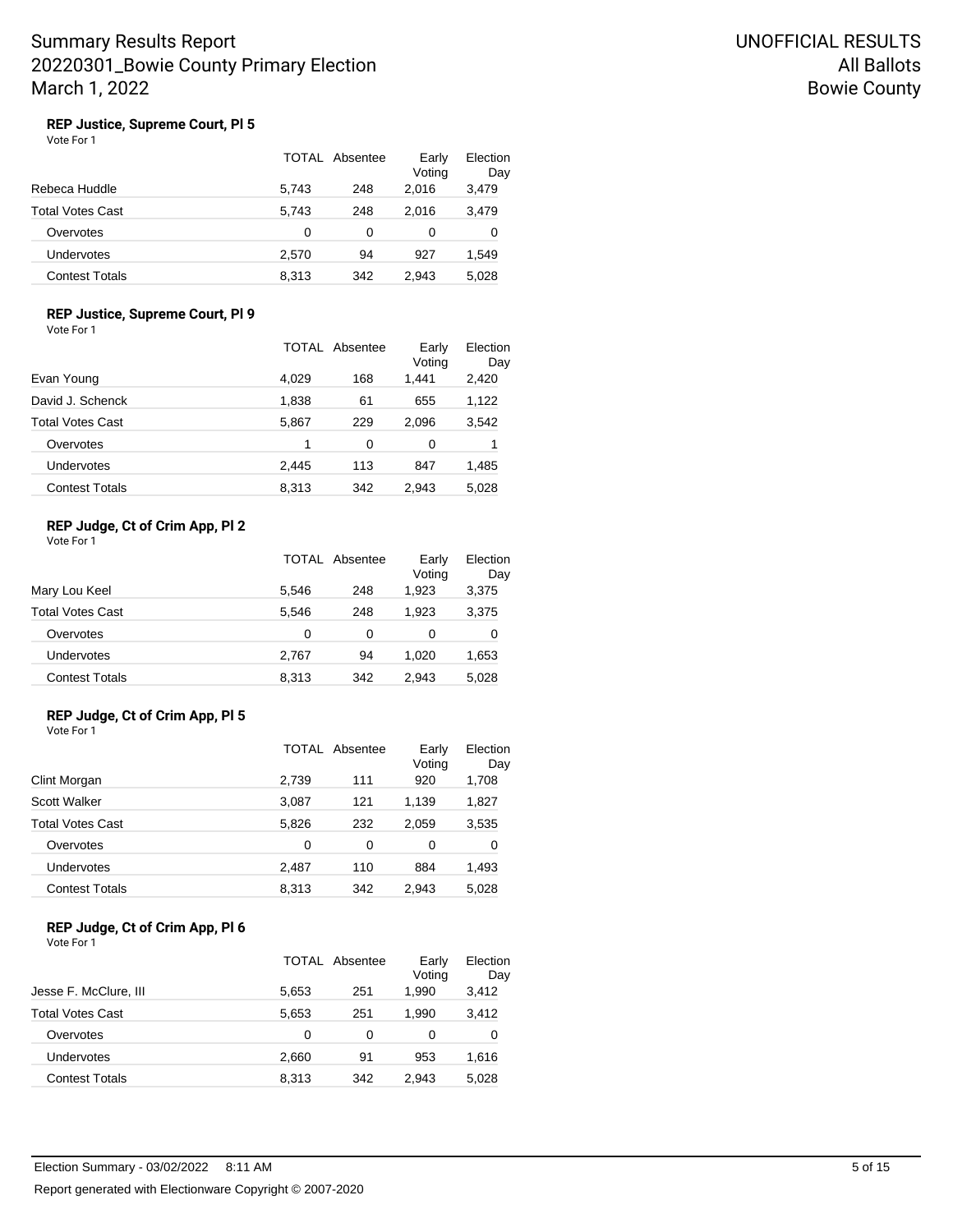## **REP Member, State BoE, Dist 12**

|                  |       | TOTAL Absentee | Early<br>Voting | Election<br>Day |
|------------------|-------|----------------|-----------------|-----------------|
| Pam Little       | 5.651 | 252            | 2.006           | 3,393           |
| Total Votes Cast | 5.651 | 252            | 2.006           | 3,393           |
| Overvotes        | 0     | 0              | 0               | 0               |
| Undervotes       | 2,662 | 90             | 937             | 1,635           |
| Contest Totals   | 8,313 | 342            | 2.943           | 5.028           |

#### **REP State Senator, Dist 1**

Vote For 1

|                       |       | TOTAL Absentee | Early<br>Voting | Election<br>Day |
|-----------------------|-------|----------------|-----------------|-----------------|
| Bryan Hughes          | 5,897 | 268            | 2.120           | 3,509           |
| Total Votes Cast      | 5.897 | 268            | 2.120           | 3,509           |
| Overvotes             | 0     | 0              | 0               | 0               |
| Undervotes            | 2.416 | 74             | 823             | 1,519           |
| <b>Contest Totals</b> | 8,313 | 342            | 2.943           | 5,028           |

#### **REP State Representative, Dist 1**

Vote For 1

|                       |       | TOTAL Absentee | Early<br>Voting | Election<br>Day |
|-----------------------|-------|----------------|-----------------|-----------------|
| George Lavender       | 2,621 | 104            | 901             | 1,616           |
| Ray Null              | 299   | 8              | 96              | 195             |
| Gary VanDeaver        | 4,980 | 220            | 1,824           | 2,936           |
| Total Votes Cast      | 7,900 | 332            | 2,821           | 4,747           |
| Overvotes             | 3     | 0              | 0               | 3               |
| Undervotes            | 410   | 10             | 122             | 278             |
| <b>Contest Totals</b> | 8,313 | 342            | 2,943           | 5,028           |
|                       |       |                |                 |                 |

# **REP Chief Justice, 6th Ct of App Dist**

Vote For 1

|                         |       | TOTAL Absentee | Early<br>Voting | Election<br>Day |
|-------------------------|-------|----------------|-----------------|-----------------|
| Scott E. Stevens        | 5.647 | 250            | 2.010           | 3,387           |
| <b>Total Votes Cast</b> | 5.647 | 250            | 2.010           | 3,387           |
| Overvotes               | 0     | 0              | 0               | 0               |
| Undervotes              | 2.666 | 92             | 933             | 1,641           |
| <b>Contest Totals</b>   | 8,313 | 342            | 2.943           | 5,028           |

# **REP Dist Judge, 102nd Judicial Dist**

|                         |       | TOTAL Absentee | Early<br>Voting | Election<br>Day |
|-------------------------|-------|----------------|-----------------|-----------------|
| Jeff M. Addison         | 6,133 | 275            | 2,234           | 3,624           |
| <b>Total Votes Cast</b> | 6,133 | 275            | 2.234           | 3,624           |
| Overvotes               | 0     | 0              | 0               | 0               |
| Undervotes              | 2,180 | 67             | 709             | 1,404           |
| <b>Contest Totals</b>   | 8,313 | 342            | 2.943           | 5,028           |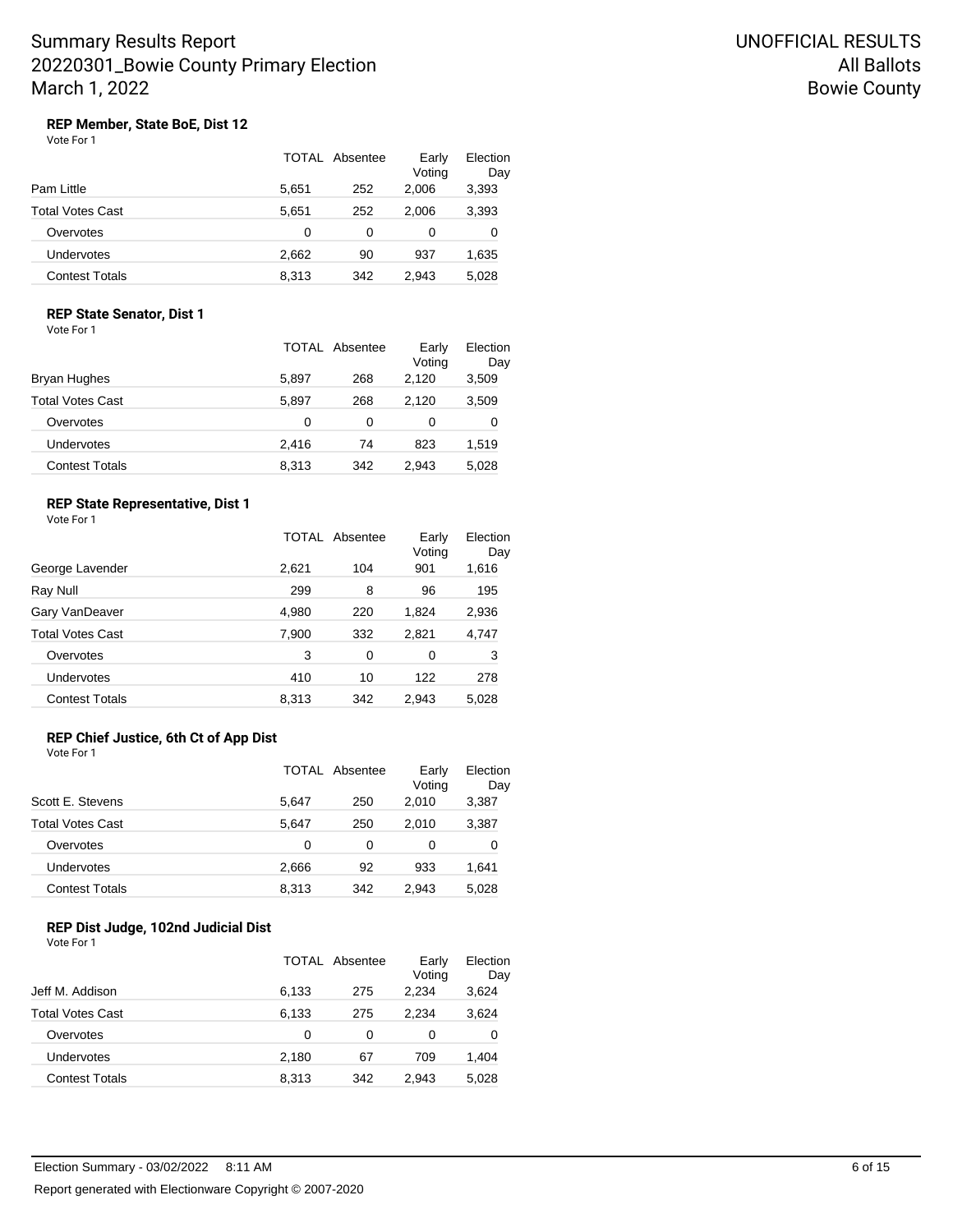#### **REP Crim Dist Attorney Bowie County** Vote For 1

|                         |       | TOTAL Absentee | Early<br>Voting | Election<br>Day |
|-------------------------|-------|----------------|-----------------|-----------------|
| Jerry D. Rochelle       | 6.345 | 278            | 2.306           | 3,761           |
| <b>Total Votes Cast</b> | 6.345 | 278            | 2.306           | 3,761           |
| Overvotes               | 0     | 0              | 0               | 0               |
| <b>Undervotes</b>       | 1.968 | 64             | 637             | 1,267           |
| <b>Contest Totals</b>   | 8.313 | 342            | 2.943           | 5.028           |

#### **REP County Judge**

Vote For 1

|                       |       | TOTAL Absentee | Early<br>Voting | Election<br>Day |
|-----------------------|-------|----------------|-----------------|-----------------|
| Bobby L. Howell       | 6,175 | 279            | 2.223           | 3,673           |
| Total Votes Cast      | 6,175 | 279            | 2.223           | 3,673           |
| Overvotes             | 0     | 0              | 0               | 0               |
| Undervotes            | 2,138 | 63             | 720             | 1,355           |
| <b>Contest Totals</b> | 8,313 | 342            | 2.943           | 5,028           |

### **REP County Court at Law**

Vote For 1

|                       |       | TOTAL Absentee | Early<br>Voting | Election<br>Day |
|-----------------------|-------|----------------|-----------------|-----------------|
| Craig L. Henry        | 6,158 | 275            | 2.204           | 3,679           |
| Total Votes Cast      | 6,158 | 275            | 2.204           | 3,679           |
| Overvotes             | 0     | 0              | 0               | 0               |
| Undervotes            | 2,155 | 67             | 739             | 1,349           |
| <b>Contest Totals</b> | 8,313 | 342            | 2.943           | 5,028           |

# **REP District Clerk**

Vote For 1

|                       |       | TOTAL Absentee | Early<br>Voting | Election<br>Day |
|-----------------------|-------|----------------|-----------------|-----------------|
| Lori Caraway          | 6,065 | 270            | 2.143           | 3,652           |
| Total Votes Cast      | 6,065 | 270            | 2.143           | 3,652           |
| Overvotes             | 0     | 0              | 0               | 0               |
| Undervotes            | 2.248 | 72             | 800             | 1,376           |
| <b>Contest Totals</b> | 8,313 | 342            | 2.943           | 5,028           |

### **REP County Clerk**

|                         |       | TOTAL Absentee | Early<br>Voting | Election<br>Day |
|-------------------------|-------|----------------|-----------------|-----------------|
| Tina Petty              | 6.254 | 274            | 2.218           | 3,762           |
| <b>Total Votes Cast</b> | 6.254 | 274            | 2.218           | 3,762           |
| Overvotes               | 0     | 0              | 0               | 0               |
| Undervotes              | 2,059 | 68             | 725             | 1,266           |
| <b>Contest Totals</b>   | 8.313 | 342            | 2.943           | 5.028           |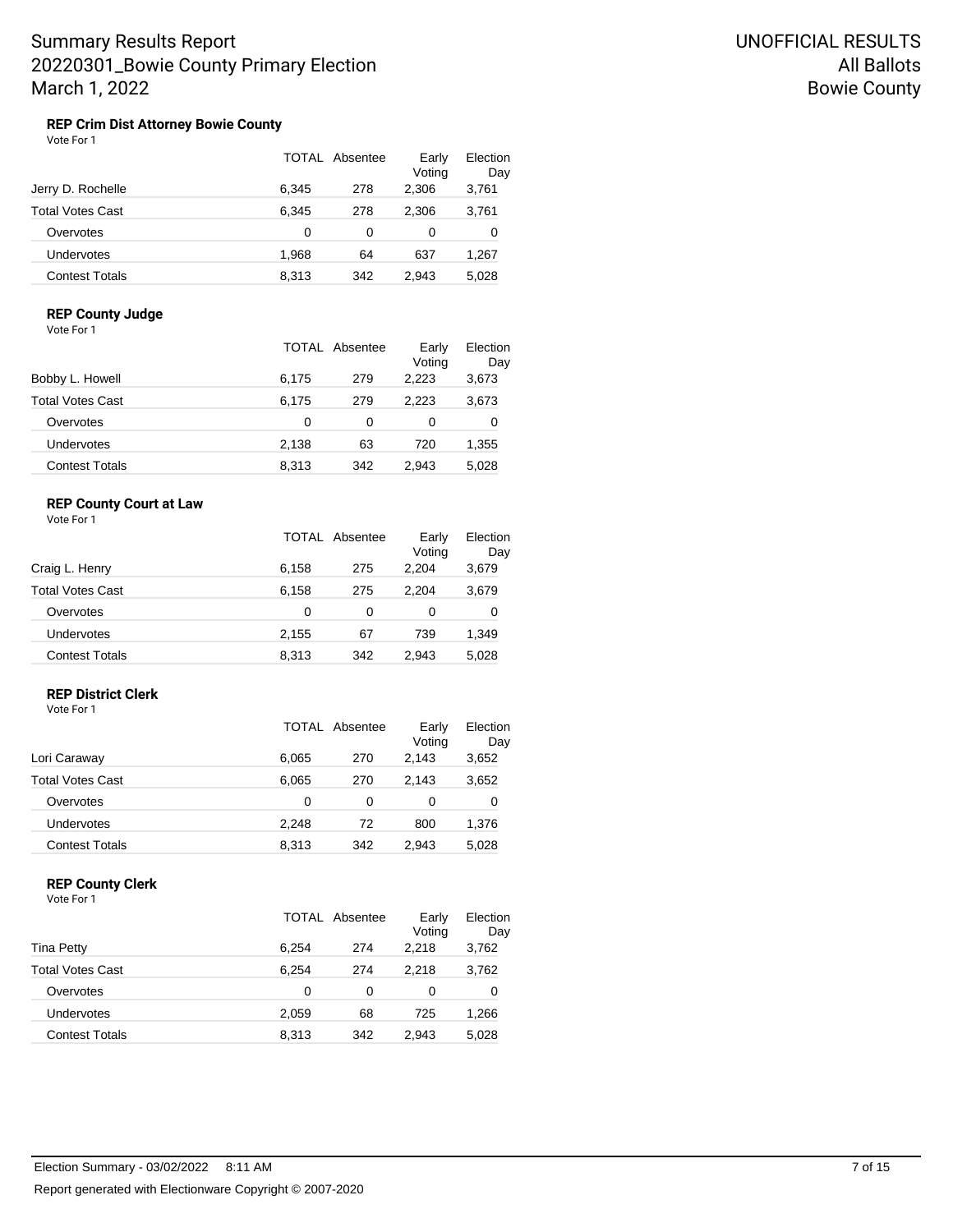Vote For 1

|                       |       | TOTAL Absentee | Early<br>Voting | Election<br>Day |
|-----------------------|-------|----------------|-----------------|-----------------|
| Donna Burns           | 6,156 | 273            | 2,183           | 3,700           |
| Total Votes Cast      | 6,156 | 273            | 2,183           | 3,700           |
| Overvotes             | 0     | 0              | 0               | 0               |
| Undervotes            | 2.157 | 69             | 760             | 1,328           |
| <b>Contest Totals</b> | 8,313 | 342            | 2.943           | 5,028           |

### **REP County Commissioner Pct 2**

Vote For 1

|                       |       | <b>TOTAL Absentee</b> | Early<br>Voting | Election<br>Day |
|-----------------------|-------|-----------------------|-----------------|-----------------|
| Tom Whitten           | 2,125 | 106                   | 891             | 1,128           |
| Total Votes Cast      | 2.125 | 106                   | 891             | 1,128           |
| Overvotes             | 0     | 0                     | 0               | 0               |
| <b>Undervotes</b>     | 700   | 28                    | 253             | 419             |
| <b>Contest Totals</b> | 2,825 | 134                   | 1.144           | 1,547           |

#### **REP County Commissioner Pct 4**

Vote For 1

| Mike Carter             |       | TOTAL Absentee |     | Election<br>Day |  |
|-------------------------|-------|----------------|-----|-----------------|--|
|                         | 1.907 | 58             | 571 | 1,278           |  |
| <b>Total Votes Cast</b> | 1,907 | 58             | 571 | 1,278           |  |
| Overvotes               | 0     | 0              | 0   | 0               |  |
| Undervotes              | 711   | 26             | 194 | 491             |  |
| <b>Contest Totals</b>   | 2,618 | 84             | 765 | 1,769           |  |

# **REP JOP Pct 1 Pl 2**

Vote For 1

|                         |       | TOTAL Absentee | Early<br>Voting | Election<br>Day |
|-------------------------|-------|----------------|-----------------|-----------------|
| Todd Fore               | 4,127 | 194            | 1,508           | 2,425           |
| <b>Total Votes Cast</b> | 4.127 | 194            | 1,508           | 2,425           |
| Overvotes               | 0     | 0              | 0               | 0               |
| Undervotes              | 1.385 | 55             | 493             | 837             |
| <b>Contest Totals</b>   | 5,512 | 249            | 2.001           | 3,262           |

### **REP JOP Pct 2**

|                         | TOTAL Absentee |    | Early<br>Voting | Election<br>Day |
|-------------------------|----------------|----|-----------------|-----------------|
| Catie Hawkins           | 868            | 34 | 407             | 427             |
| <b>Total Votes Cast</b> | 868            | 34 | 407             | 427             |
| Overvotes               | O              | 0  | 0               | 0               |
| Undervotes              | 345            | 14 | 155             | 176             |
| <b>Contest Totals</b>   | 1.213          | 48 | 562             | 603             |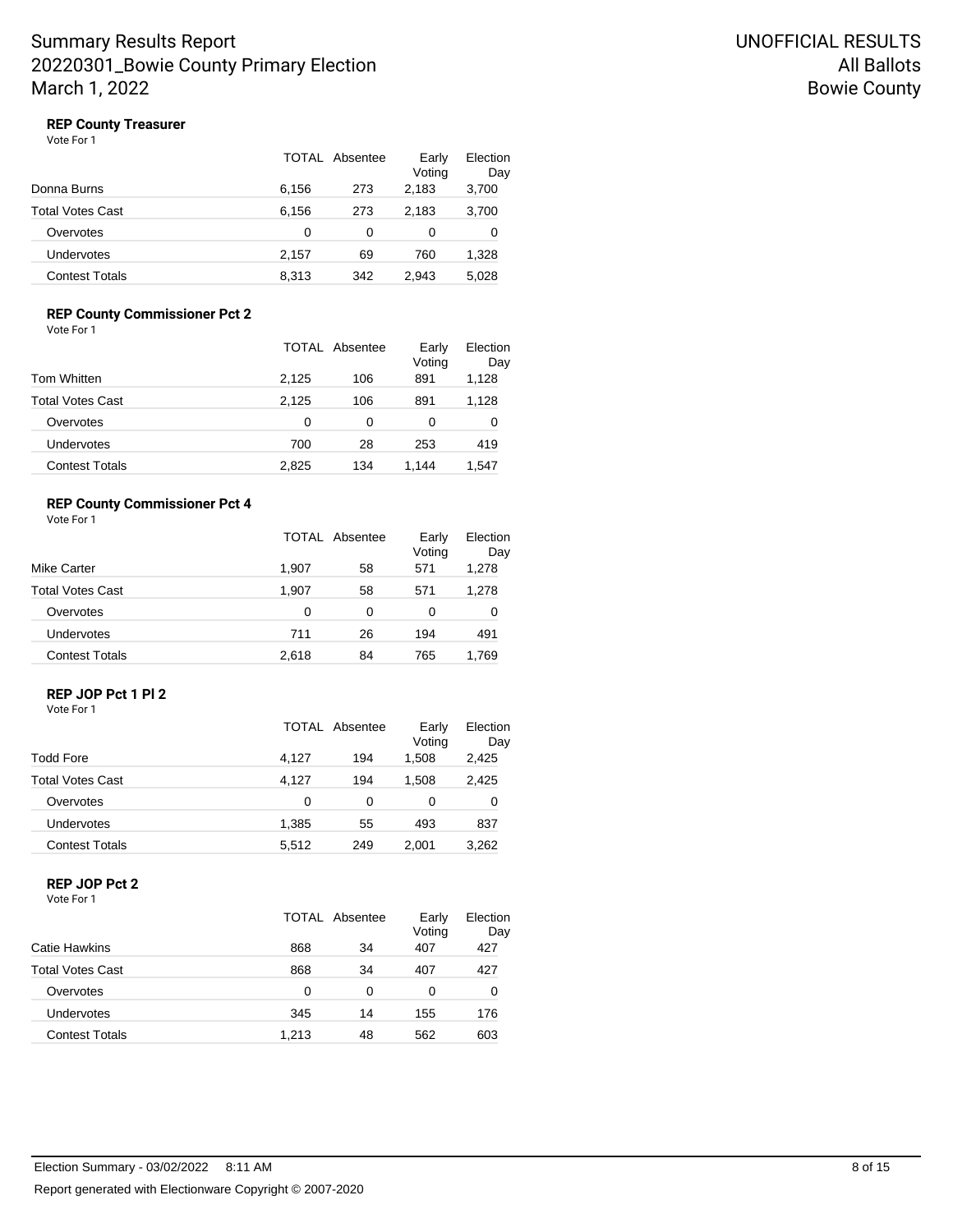# **REP JOP Pct 3**

Vote For 1

|     |    | Early<br>Voting | Election<br>Day |
|-----|----|-----------------|-----------------|
| 469 | 18 | 147             | 304             |
| 469 | 18 | 147             | 304             |
| 0   | 0  | 0               | 0               |
| 140 | 3  | 45              | 92              |
| 609 | 21 | 192             | 396             |
|     |    | TOTAL Absentee  |                 |

### **REP JOP Pct 4**

Vote For 1

|                         |     | TOTAL Absentee | Early<br>Voting | Election<br>Day |
|-------------------------|-----|----------------|-----------------|-----------------|
| Mary Hankins            | 337 | 13             | 67              | 257             |
| <b>Total Votes Cast</b> | 337 | 13             | 67              | 257             |
| Overvotes               | 0   | 0              | 0               | 0               |
| Undervotes              | 95  | 2              | 21              | 72              |
| <b>Contest Totals</b>   | 432 | 15             | 88              | 329             |

### **REP JOP Pct 5**

Vote For 1

|                         | TOTAL Absentee |   | Early<br>Voting | Election<br>Day |
|-------------------------|----------------|---|-----------------|-----------------|
| Susie Spellings         | 418            | 6 | 77              | 335             |
| <b>Total Votes Cast</b> | 418            | 6 | 77              | 335             |
| Overvotes               | 0              | 0 | 0               | 0               |
| Undervotes              | 129            | 3 | 23              | 103             |
| <b>Contest Totals</b>   | 547            | 9 | 100             | 438             |

# **REP County Chair**

| Vote For 1              |       |          |                 |                 |
|-------------------------|-------|----------|-----------------|-----------------|
|                         | TOTAL | Absentee | Early<br>Voting | Election<br>Day |
| Gary L Singleton        | 5,910 | 262      | 2,101           | 3,547           |
| <b>Total Votes Cast</b> | 5,910 | 262      | 2,101           | 3,547           |
| Overvotes               | 0     | 0        | 0               | 0               |
| Undervotes              | 2,403 | 80       | 842             | 1,481           |
| <b>Contest Totals</b>   | 8.313 | 342      | 2,943           | 5.028           |

#### **REP Proposition 1**

|                         |       | TOTAL Absentee | Early<br>Voting | Election<br>Day |
|-------------------------|-------|----------------|-----------------|-----------------|
| YES                     | 7,676 | 319            | 2,706           | 4,651           |
| NO                      | 330   | 15             | 136             | 179             |
| <b>Total Votes Cast</b> | 8,006 | 334            | 2,842           | 4,830           |
| Overvotes               | 0     | 0              | 0               | 0               |
| Undervotes              | 307   | 8              | 101             | 198             |
| <b>Contest Totals</b>   | 8,313 | 342            | 2,943           | 5,028           |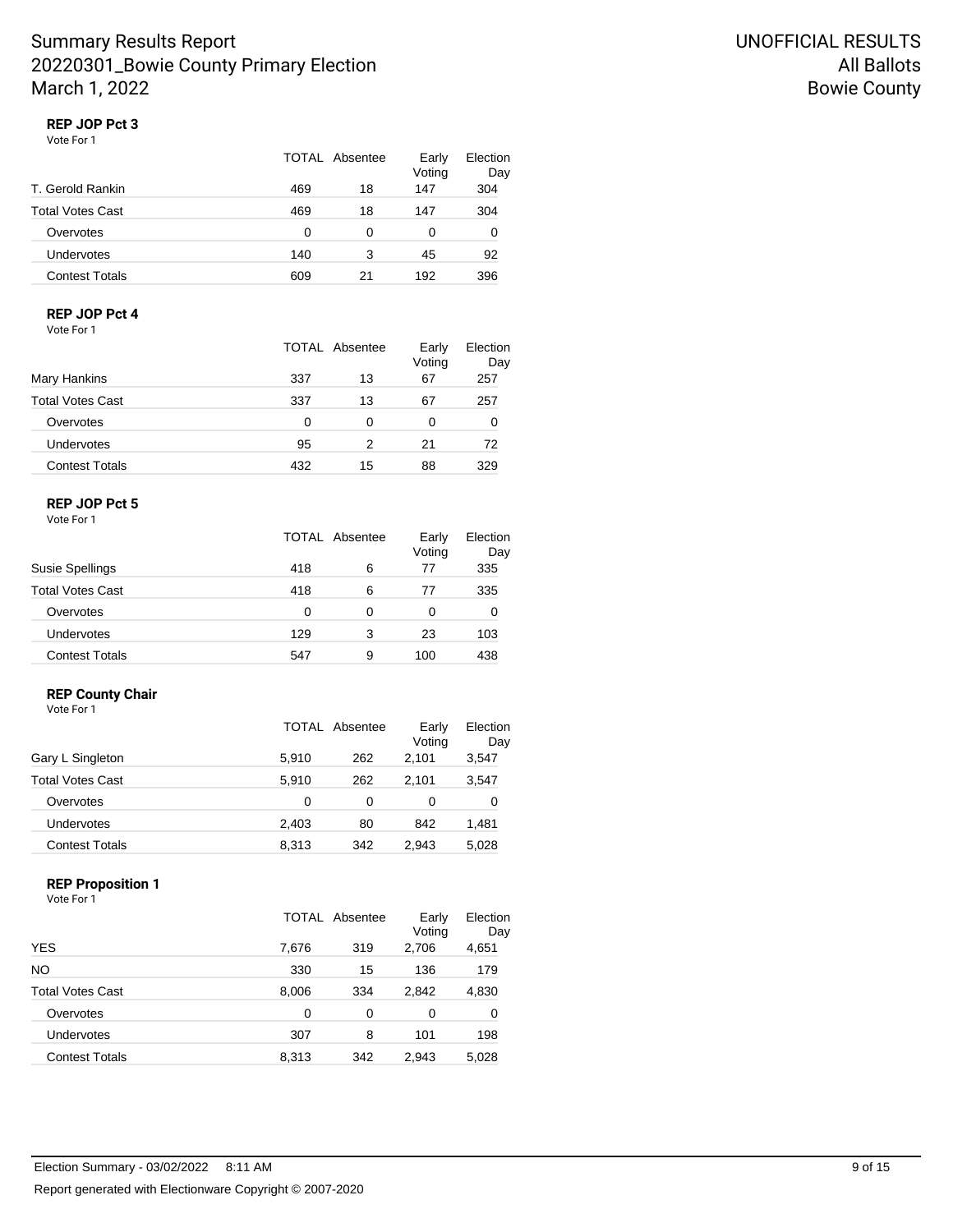### **REP Proposition 2**

Vote For 1

|                       |       | TOTAL Absentee | Early<br>Voting | Election<br>Day |
|-----------------------|-------|----------------|-----------------|-----------------|
| YES                   | 6,165 | 207            | 2,162           | 3,796           |
| NO                    | 1,575 | 103            | 607             | 865             |
| Total Votes Cast      | 7,740 | 310            | 2,769           | 4,661           |
| Overvotes             | 1     | 0              | 0               |                 |
| Undervotes            | 572   | 32             | 174             | 366             |
| <b>Contest Totals</b> | 8,313 | 342            | 2.943           | 5,028           |

### **REP Proposition 3**

Vote For 1

|                       |       | <b>TOTAL Absentee</b> | Early<br>Voting | Election<br>Day |
|-----------------------|-------|-----------------------|-----------------|-----------------|
| <b>YES</b>            | 7,288 | 273                   | 2,547           | 4,468           |
| NΟ                    | 749   | 57                    | 306             | 386             |
| Total Votes Cast      | 8,037 | 330                   | 2,853           | 4,854           |
| Overvotes             | 5     | 0                     | 0               | 5               |
| Undervotes            | 271   | 12                    | 90              | 169             |
| <b>Contest Totals</b> | 8,313 | 342                   | 2.943           | 5,028           |

#### **REP Proposition 4**

| Vote For 1 |  |  |
|------------|--|--|
|            |  |  |

|                       |       | <b>TOTAL Absentee</b> | Early<br>Voting | Election<br>Day |
|-----------------------|-------|-----------------------|-----------------|-----------------|
| <b>YES</b>            | 7,611 | 321                   | 2,676           | 4,614           |
| NΟ                    | 407   | 13                    | 161             | 233             |
| Total Votes Cast      | 8,018 | 334                   | 2,837           | 4,847           |
| Overvotes             | 3     | 0                     | 0               | 3               |
| Undervotes            | 292   | 8                     | 106             | 178             |
| <b>Contest Totals</b> | 8,313 | 342                   | 2,943           | 5,028           |

#### **REP Proposition 5**

|                       |       | TOTAL Absentee | Early<br>Voting | Election<br>Day |
|-----------------------|-------|----------------|-----------------|-----------------|
| YES                   | 7,253 | 296            | 2,562           | 4,395           |
| NO                    | 665   | 27             | 253             | 385             |
| Total Votes Cast      | 7,918 | 323            | 2,815           | 4,780           |
| Overvotes             | 1     | 0              | 0               |                 |
| Undervotes            | 394   | 19             | 128             | 247             |
| <b>Contest Totals</b> | 8,313 | 342            | 2,943           | 5,028           |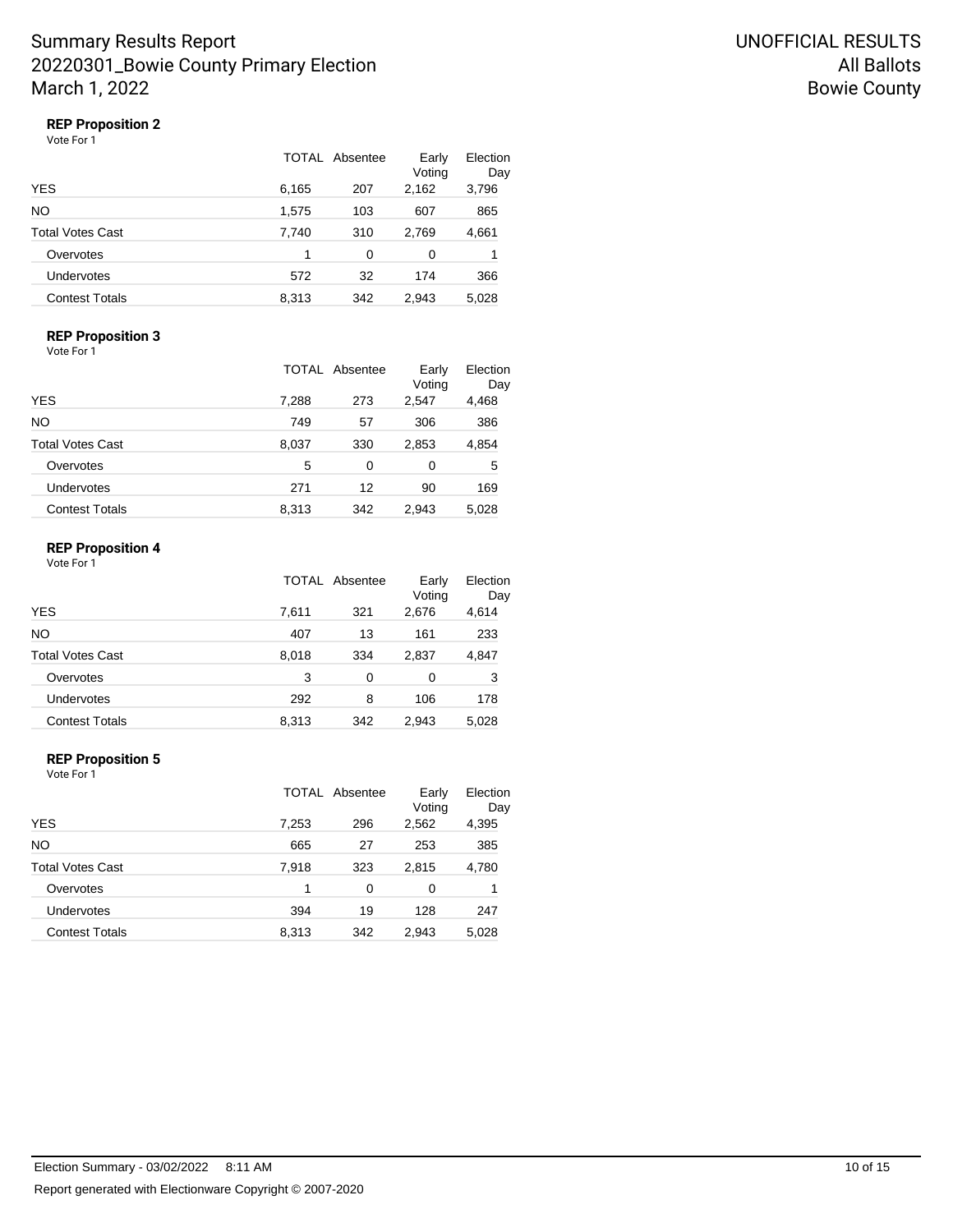## **REP Proposition 6**

| Vote For 1 |  |
|------------|--|
|------------|--|

|                       | TOTAL Absentee | Early<br>Voting | Election<br>Day |       |
|-----------------------|----------------|-----------------|-----------------|-------|
| YES                   | 6,788          | 268             | 2,391           | 4,129 |
| NO.                   | 1,036          | 52              | 398             | 586   |
| Total Votes Cast      | 7,824          | 320             | 2,789           | 4,715 |
| Overvotes             | 0              | 0               | 0               | 0     |
| Undervotes            | 489            | 22              | 154             | 313   |
| <b>Contest Totals</b> | 8,313          | 342             | 2.943           | 5,028 |

### **REP Proposition 7**

| Vote For 1 |  |
|------------|--|
|------------|--|

|                       |       | TOTAL Absentee | Early<br>Voting | Election<br>Day |
|-----------------------|-------|----------------|-----------------|-----------------|
| YES                   | 7,921 | 330            | 2,792           | 4,799           |
| NΟ                    | 175   | 8              | 75              | 92              |
| Total Votes Cast      | 8,096 | 338            | 2,867           | 4,891           |
| Overvotes             | 0     | 0              | 0               | 0               |
| Undervotes            | 217   | 4              | 76              | 137             |
| <b>Contest Totals</b> | 8,313 | 342            | 2,943           | 5,028           |

#### **REP Proposition 8**

| Vote For 1 |  |
|------------|--|
|            |  |

|                       |       | <b>TOTAL Absentee</b> | Early<br>Voting | Election<br>Day |
|-----------------------|-------|-----------------------|-----------------|-----------------|
| <b>YES</b>            | 7,685 | 326                   | 2,696           | 4,663           |
| NΟ                    | 338   | 9                     | 147             | 182             |
| Total Votes Cast      | 8,023 | 335                   | 2,843           | 4,845           |
| Overvotes             | 3     | 0                     | 0               | 3               |
| Undervotes            | 287   |                       | 100             | 180             |
| <b>Contest Totals</b> | 8,313 | 342                   | 2,943           | 5,028           |

#### **REP Proposition 9**

|                       |       | TOTAL Absentee | Early<br>Voting | Election<br>Day |
|-----------------------|-------|----------------|-----------------|-----------------|
| YES                   | 7,098 | 273            | 2,566           | 4,259           |
| NO                    | 839   | 52             | 285             | 502             |
| Total Votes Cast      | 7,937 | 325            | 2,851           | 4,761           |
| Overvotes             | 3     | 0              | 0               | 3               |
| Undervotes            | 373   | 17             | 92              | 264             |
| <b>Contest Totals</b> | 8,313 | 342            | 2,943           | 5,028           |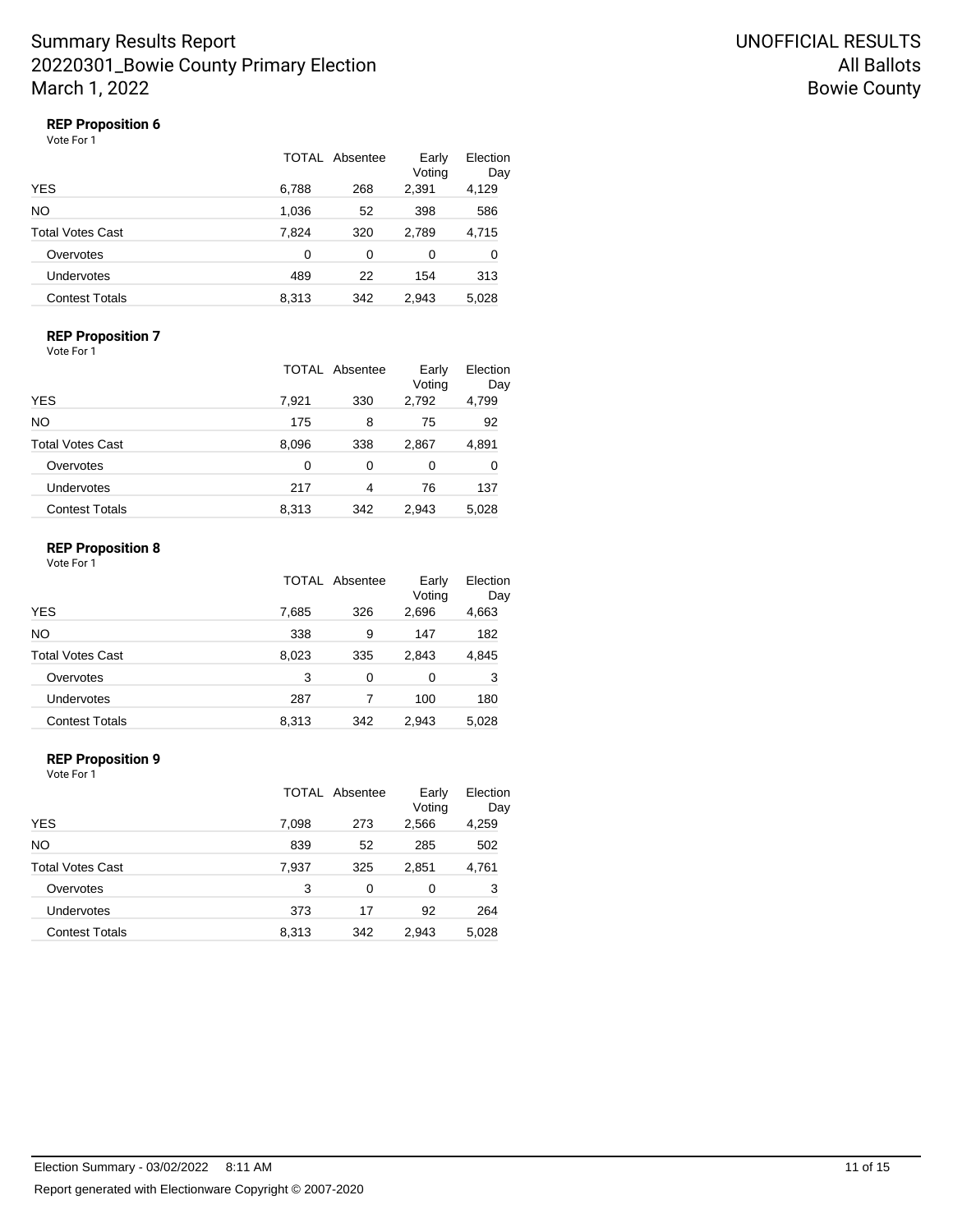## **REP Proposition 10**

Vote For 1

|                       |       | TOTAL Absentee | Early<br>Voting | Election<br>Day |
|-----------------------|-------|----------------|-----------------|-----------------|
| YES                   | 7,571 | 310            | 2,703           | 4,558           |
| NO                    | 323   | 11             | 138             | 174             |
| Total Votes Cast      | 7,894 | 321            | 2.841           | 4,732           |
| Overvotes             | 1     | 0              | 0               |                 |
| Undervotes            | 418   | 21             | 102             | 295             |
| <b>Contest Totals</b> | 8,313 | 342            | 2,943           | 5,028           |

#### **DEM US Representative, District 1** Vote For 1

|                         |       | TOTAL Absentee |               | Election<br>Day |
|-------------------------|-------|----------------|---------------|-----------------|
| Jrmar (JJ) Jefferson    | 1,122 | 93             | Voting<br>562 | 467             |
| Victor D. Dunn          | 269   | 70             | 109           | 90              |
| Stephen Kocen           | 156   | 35             | 72            | 49              |
| Gavin Dass              | 89    | 22             | 32            | 35              |
| <b>Total Votes Cast</b> | 1,636 | 220            | 775           | 641             |
| Overvotes               | 2     | 0              | 0             | $\overline{2}$  |
| Undervotes              | 90    | 19             | 30            | 41              |
| <b>Contest Totals</b>   | 1.728 | 239            | 805           | 684             |

#### **DEM DEM US Representative, District 4 District 4**

Vote For 1

|                         |     | TOTAL Absentee | Early<br>Voting | Election<br>Day |
|-------------------------|-----|----------------|-----------------|-----------------|
| Iro Omere               | 132 | 37             | 47              | 48              |
| <b>Total Votes Cast</b> | 132 | 37             | 47              | 48              |
| Overvotes               | 0   | 0              | 0               | 0               |
| Undervotes              | 45  | 9              | 20              | 16              |
| <b>Contest Totals</b>   | 177 | 46             | 67              | 64              |

#### **DEM Governor**

|                             |       | TOTAL Absentee | Early<br>Voting | Election<br>Day |
|-----------------------------|-------|----------------|-----------------|-----------------|
| Michael Cooper              | 212   | 27             | 101             | 84              |
| Inocencio (Inno) Barrientez | 16    | 2              | 5               | 9               |
| Joy Diaz                    | 66    | 9              | 24              | 33              |
| <b>Rich Wakeland</b>        | 29    | 4              | 14              | 11              |
| Beto O'Rourke               | 1,554 | 240            | 716             | 598             |
| <b>Total Votes Cast</b>     | 1,877 | 282            | 860             | 735             |
| Overvotes                   | 2     | 0              | 0               | 2               |
| Undervotes                  | 26    | 3              | 12              | 11              |
| <b>Contest Totals</b>       | 1,905 | 285            | 872             | 748             |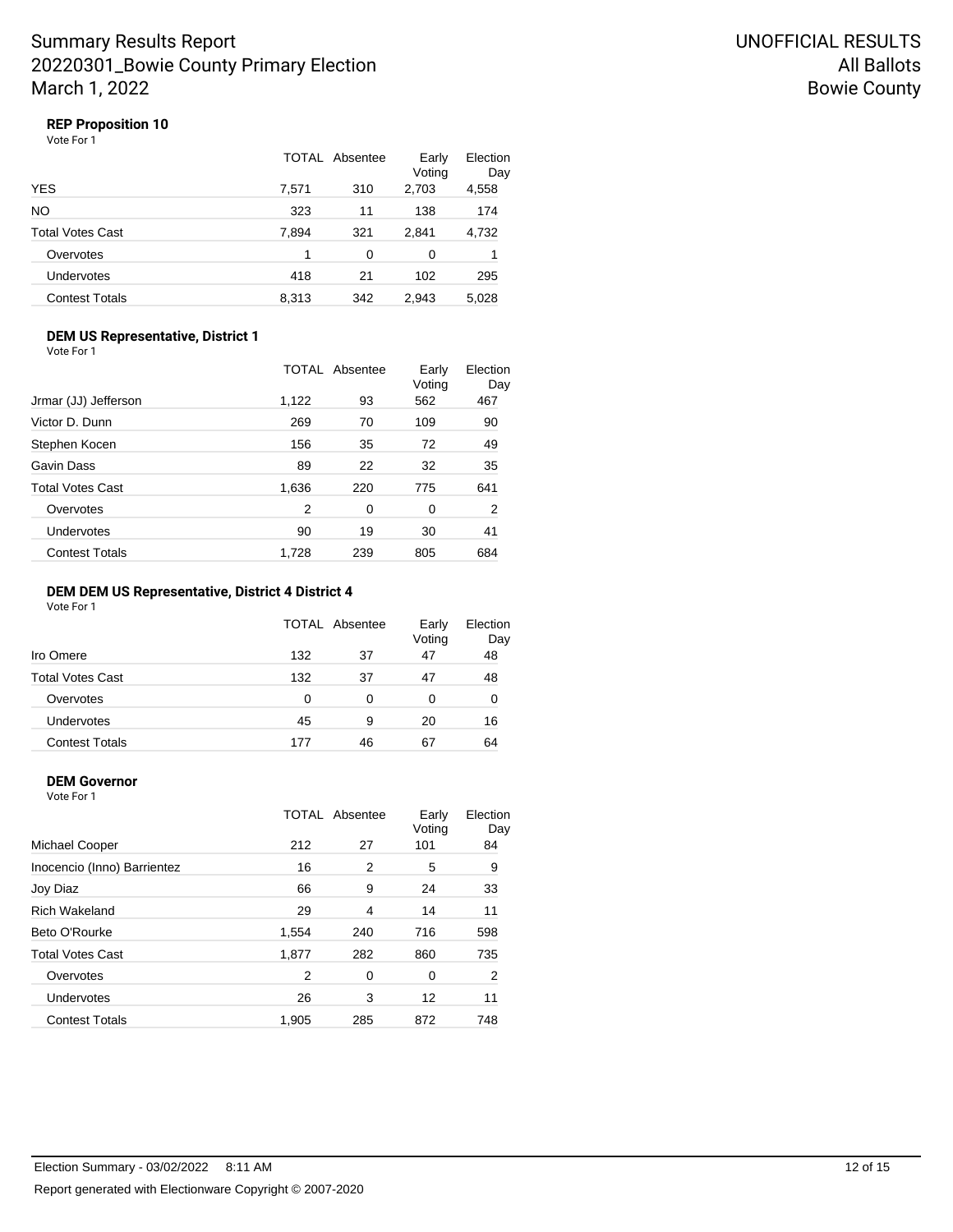## **DEM Lieutenant Governor**

Vote For 1

|                       |       | TOTAL Absentee | Early<br>Voting | Election<br>Day |
|-----------------------|-------|----------------|-----------------|-----------------|
| Carla Brailey         | 706   | 102            | 337             | 267             |
| Michelle Beckley      | 503   | 67             | 237             | 199             |
| Mike Collier          | 522   | 83             | 213             | 226             |
| Total Votes Cast      | 1,731 | 252            | 787             | 692             |
| Overvotes             | 0     | 0              | 0               | 0               |
| Undervotes            | 174   | 33             | 85              | 56              |
| <b>Contest Totals</b> | 1,905 | 285            | 872             | 748             |

#### **DEM Attorney General**

Vote For 1

|                         |       | <b>TOTAL Absentee</b> | Early<br>Voting | Election<br>Day |
|-------------------------|-------|-----------------------|-----------------|-----------------|
| Lee Merritt             | 587   | 89                    | 269             | 229             |
| S. "TBONE" Raynor       | 145   | 12                    | 75              | 58              |
| Rochelle Mercedes Garza | 500   | 63                    | 235             | 202             |
| Mike Fields             | 327   | 55                    | 147             | 125             |
| Joe Jaworski            | 194   | 38                    | 73              | 83              |
| Total Votes Cast        | 1,753 | 257                   | 799             | 697             |
| Overvotes               | 1     | 0                     | 0               | 1               |
| Undervotes              | 151   | 28                    | 73              | 50              |
| <b>Contest Totals</b>   | 1,905 | 285                   | 872             | 748             |
|                         |       |                       |                 |                 |

# **DEM Comptroller of Public Accounts**

Vote For 1

|                       | TOTAL | Absentee | Early<br>Voting | Election<br>Day |
|-----------------------|-------|----------|-----------------|-----------------|
| Angel Luis Vega       | 602   | 76       | 282             | 244             |
| Tim Mahoney           | 458   | 62       | 215             | 181             |
| Janet T. Dudding      | 633   | 111      | 277             | 245             |
| Total Votes Cast      | 1,693 | 249      | 774             | 670             |
| Overvotes             | 1     | 1        | 0               | 0               |
| <b>Undervotes</b>     | 211   | 35       | 98              | 78              |
| <b>Contest Totals</b> | 1.905 | 285      | 872             | 748             |

### **DEM Comm General Land Office**

|                         | TOTAL | Absentee | Early<br>Voting | Election<br>Day |
|-------------------------|-------|----------|-----------------|-----------------|
| Sandragrace Martinez    | 600   | 59       | 284             | 257             |
| Jinny Suh               | 311   | 46       | 141             | 124             |
| Michael Lange           | 521   | 76       | 254             | 191             |
| Jay Kleberg             | 264   | 70       | 92              | 102             |
| <b>Total Votes Cast</b> | 1,696 | 251      | 771             | 674             |
| Overvotes               | 0     | 0        | 0               | 0               |
| Undervotes              | 209   | 34       | 101             | 74              |
| <b>Contest Totals</b>   | 1,905 | 285      | 872             | 748             |
|                         |       |          |                 |                 |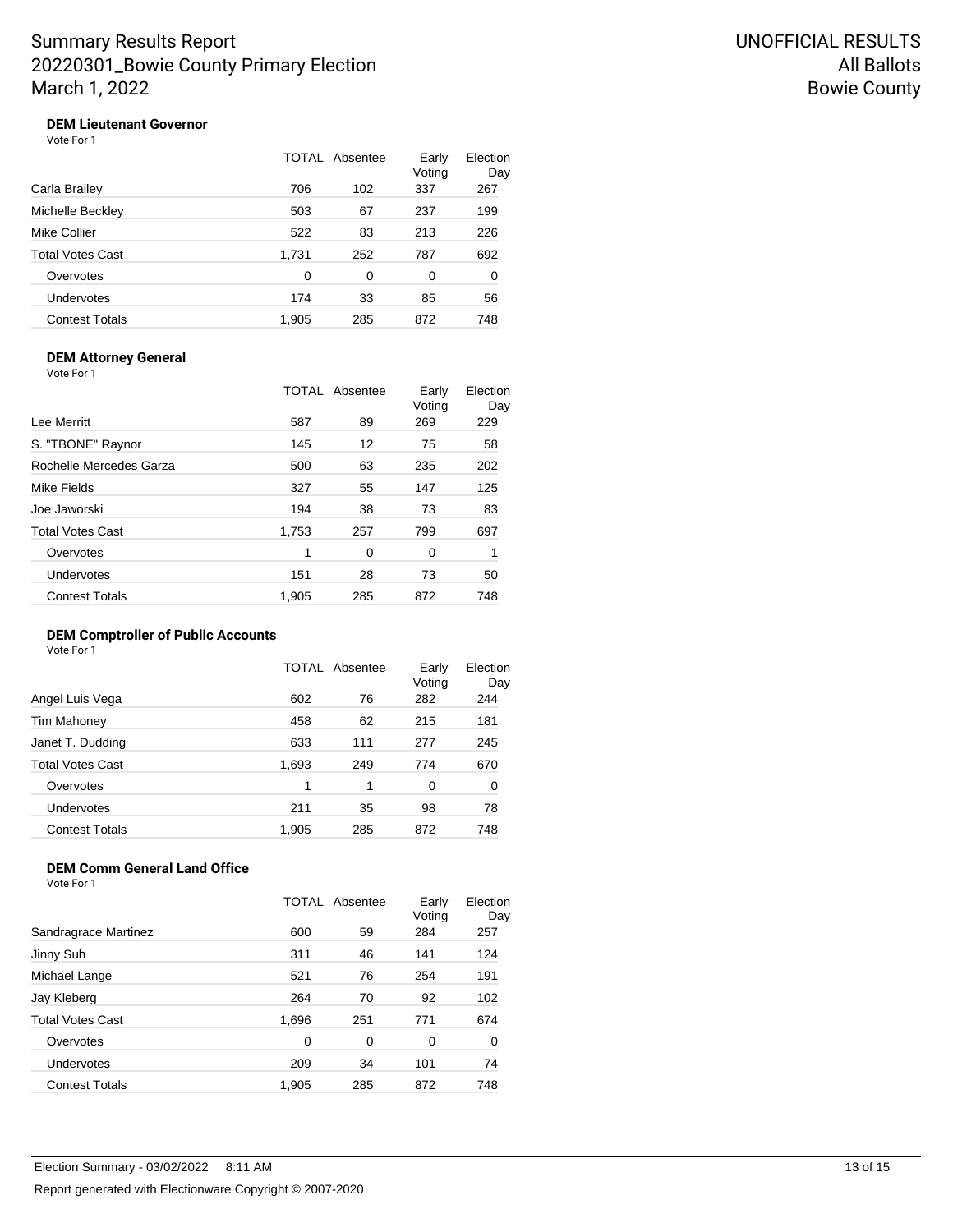#### **DEM Commissioner of Agriculture** Vote For 1

|                         |       | TOTAL Absentee | Early<br>Voting | Election<br>Day |
|-------------------------|-------|----------------|-----------------|-----------------|
| Susan Hays              | 1,402 | 185            | 650             | 567             |
| Ed Ireson               | 284   | 63             | 115             | 106             |
| <b>Total Votes Cast</b> | 1,686 | 248            | 765             | 673             |
| Overvotes               | 0     | 0              | 0               | 0               |
| Undervotes              | 219   | 37             | 107             | 75              |
| Contest Totals          | 1.905 | 285            | 872             | 748             |

## **DEM Railroad Commissioner**

| Vote For 1 |  |
|------------|--|
|------------|--|

|                       |       | TOTAL Absentee | Early<br>Voting | Election<br>Day |
|-----------------------|-------|----------------|-----------------|-----------------|
| Luke Warford          | 1.517 | 232            | 687             | 598             |
| Total Votes Cast      | 1.517 | 232            | 687             | 598             |
| Overvotes             | 0     | 0              | 0               | 0               |
| Undervotes            | 388   | 53             | 185             | 150             |
| <b>Contest Totals</b> | 1,905 | 285            | 872             | 748             |

### **DEM Justice, Supreme Court, Pl 3**

| Vote For 1 |  |
|------------|--|
|------------|--|

|                         |          | TOTAL Absentee | Early<br>Voting | Election<br>Day |
|-------------------------|----------|----------------|-----------------|-----------------|
| Erin A Nowell           | 1.487    | 222            | 674             | 591             |
| <b>Total Votes Cast</b> | 1,487    | 222            | 674             | 591             |
| Overvotes               | $\Omega$ | 0              | 0               | 0               |
| Undervotes              | 418      | 63             | 198             | 157             |
| <b>Contest Totals</b>   | 1,905    | 285            | 872             | 748             |

#### **DEM Justice, Supreme Court, Pl 5**

| Vote For 1 |  |
|------------|--|
|------------|--|

|                       |       | TOTAL Absentee | Early<br>Voting | Election<br>Day |
|-----------------------|-------|----------------|-----------------|-----------------|
| Amanda Reichek        | 1,508 | 223            | 690             | 595             |
| Total Votes Cast      | 1,508 | 223            | 690             | 595             |
| Overvotes             | 0     | 0              | 0               | 0               |
| Undervotes            | 397   | 62             | 182             | 153             |
| <b>Contest Totals</b> | 1,905 | 285            | 872             | 748             |

#### **DEM Justice, Supreme Court, Pl 9** Vote For 1

|                         |       | TOTAL Absentee | Early<br>Voting | Election<br>Day |
|-------------------------|-------|----------------|-----------------|-----------------|
| Julia Maldonado         | 1.505 | 220            | 690             | 595             |
| <b>Total Votes Cast</b> | 1.505 | 220            | 690             | 595             |
| Overvotes               | 0     | 0              | 0               | 0               |
| <b>Undervotes</b>       | 400   | 65             | 182             | 153             |
| <b>Contest Totals</b>   | 1,905 | 285            | 872             | 748             |